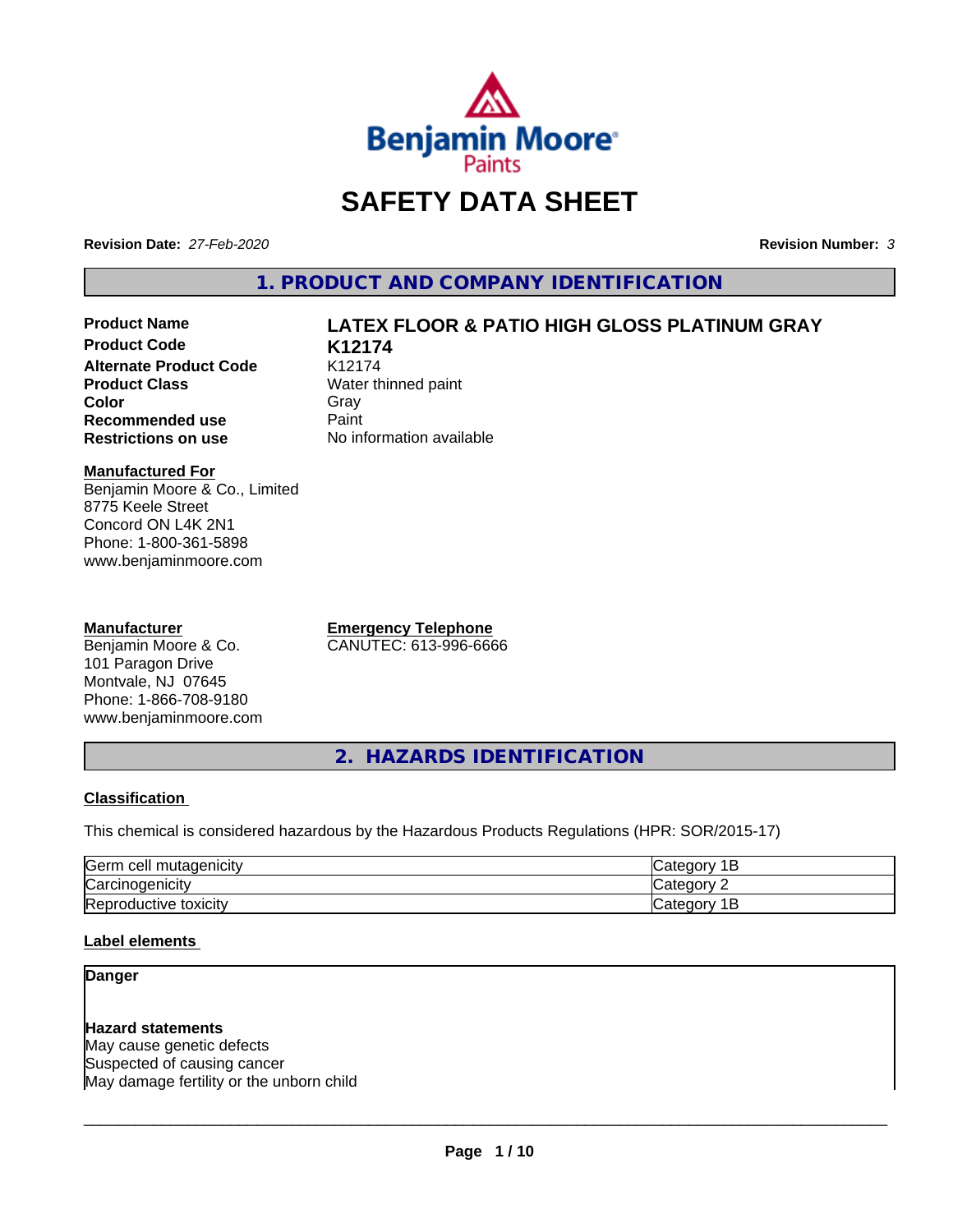

**Odor** little or no odor

# **Precautionary Statements - Prevention**

Obtain special instructions before use Do not handle until all safety precautions have been read and understood Use personal protective equipment as required

# **Precautionary Statements - Response**

IF exposed or concerned: Get medical advice/attention

# **Precautionary Statements - Storage**

Store locked up

# **Precautionary Statements - Disposal**

Dispose of contents/container to an approved waste disposal plant

# **Other information**

No information available

# **Other hazards**

 **CAUTION:** All floor coatings may become slippery when wet. Where non-skid characteristics are desired, use an appropriate anti-slip aggregate.

| <b>Chemical name</b>                                     | <b>CAS No.</b> | Weight-%      | <b>Hazardous Material</b><br>Information Review Act date exemption granted<br>registry number<br>$(HMIRA$ registry #) | Date HMIRA filed and<br>(if applicable) |
|----------------------------------------------------------|----------------|---------------|-----------------------------------------------------------------------------------------------------------------------|-----------------------------------------|
| Titanium dioxide                                         | 13463-67-7     | $10 - 30\%$   |                                                                                                                       |                                         |
| Sodium C14-C16 olefin<br>sulfonate                       | 68439-57-6     | $0.1 - 0.25%$ |                                                                                                                       |                                         |
| Sodium nitrite                                           | 7632-00-0      | $0.1 - 0.25%$ |                                                                                                                       |                                         |
| Carbamic acid,<br>1H-benzimidazol-2-yl-, methyl<br>ester | 10605-21-7     | $0.1 - 0.25%$ |                                                                                                                       |                                         |

# **3. COMPOSITION INFORMATION ON COMPONENTS**

\*The exact percentage (concentration) of composition has been withheld as a trade secret

# **4. FIRST AID MEASURES**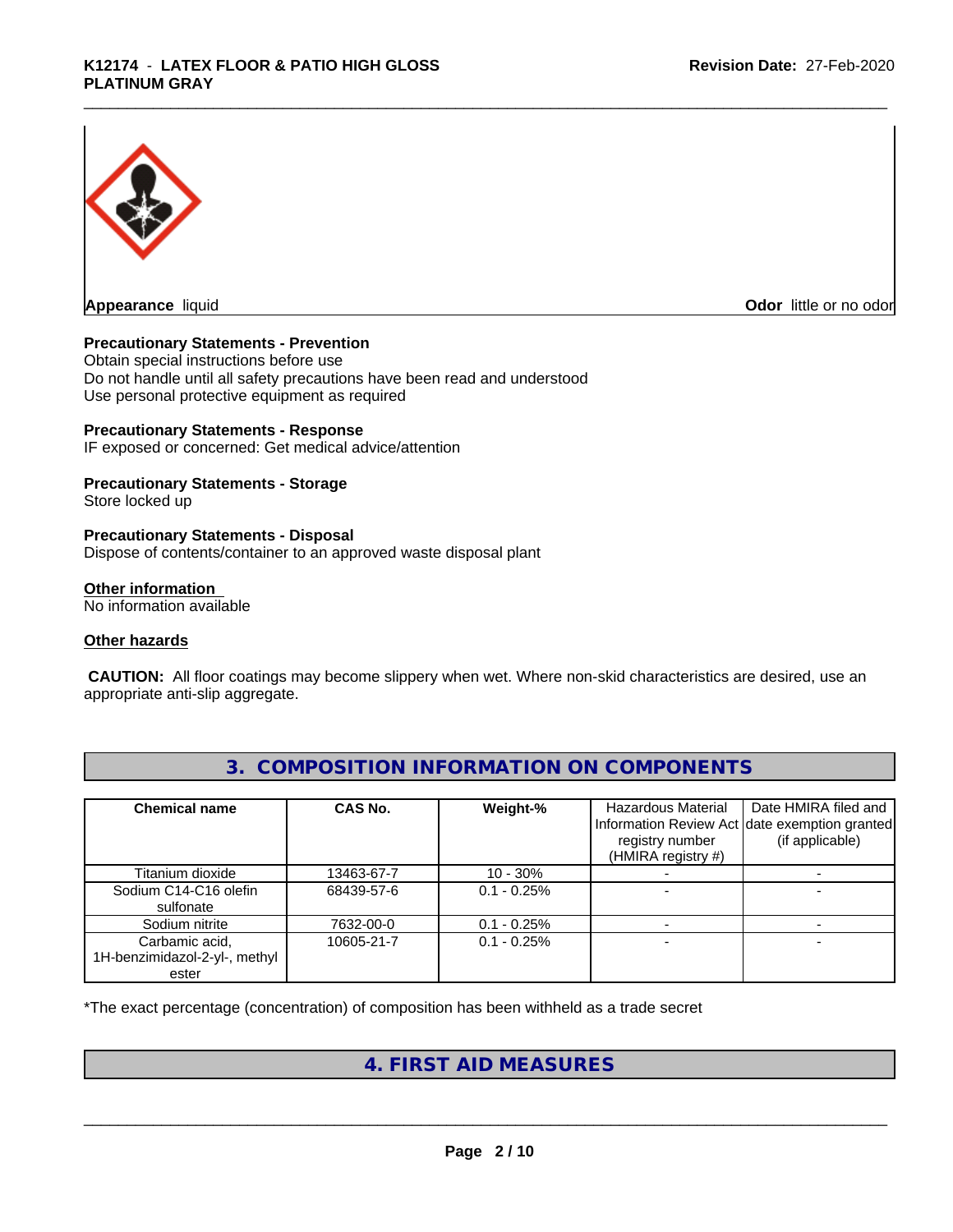| <b>General Advice</b>                  | If symptoms persist, call a physician. Show this safety data<br>sheet to the doctor in attendance.       |
|----------------------------------------|----------------------------------------------------------------------------------------------------------|
| <b>Eye Contact</b>                     | Rinse thoroughly with plenty of water for at least 15<br>minutes and consult a physician.                |
| <b>Skin Contact</b>                    | Wash off immediately with soap and plenty of water while<br>removing all contaminated clothes and shoes. |
| <b>Inhalation</b>                      | Move to fresh air. If symptoms persist, call a physician.                                                |
| Ingestion                              | Clean mouth with water and afterwards drink plenty of<br>water. Consult a physician if necessary.        |
| <b>Most Important Symptoms/Effects</b> | None known.                                                                                              |
| <b>Notes To Physician</b>              | Treat symptomatically.                                                                                   |

**5. FIRE-FIGHTING MEASURES**

| <b>Suitable Extinguishing Media</b><br>Protective equipment and precautions for firefighters<br><b>Specific Hazards Arising From The Chemical</b> |           |           |                 | Use extinguishing measures that are appropriate to local<br>circumstances and the surrounding environment.<br>As in any fire, wear self-contained breathing apparatus<br>pressure-demand, MSHA/NIOSH (approved or equivalent)<br>and full protective gear. |                                |                                                                                                                       |  |
|---------------------------------------------------------------------------------------------------------------------------------------------------|-----------|-----------|-----------------|------------------------------------------------------------------------------------------------------------------------------------------------------------------------------------------------------------------------------------------------------------|--------------------------------|-----------------------------------------------------------------------------------------------------------------------|--|
|                                                                                                                                                   |           |           |                 |                                                                                                                                                                                                                                                            |                                |                                                                                                                       |  |
|                                                                                                                                                   |           |           |                 | Closed containers may rupture if exposed to fire or<br>extreme heat.                                                                                                                                                                                       |                                |                                                                                                                       |  |
| <b>Sensitivity to mechanical impact</b><br>Sensitivity to static discharge                                                                        |           | No.<br>No |                 |                                                                                                                                                                                                                                                            |                                |                                                                                                                       |  |
|                                                                                                                                                   |           |           |                 |                                                                                                                                                                                                                                                            |                                | <b>Flash Point Data</b><br>Flash point (°F)<br>Flash Point (°C)<br><b>Method</b><br><b>Flammability Limits In Air</b> |  |
| Lower flammability limit:<br><b>Upper flammability limit:</b>                                                                                     |           |           |                 | Not applicable<br>Not applicable                                                                                                                                                                                                                           |                                |                                                                                                                       |  |
| NFPA                                                                                                                                              | Health: 2 |           | Flammability: 0 | Instability: 0                                                                                                                                                                                                                                             | <b>Special: Not Applicable</b> |                                                                                                                       |  |
| <b>NFPA Legend</b><br>0 - Not Hazardous<br>1 - Slightly<br>2 - Moderate<br>$3 - High$<br>4 - Severe                                               |           |           |                 |                                                                                                                                                                                                                                                            |                                |                                                                                                                       |  |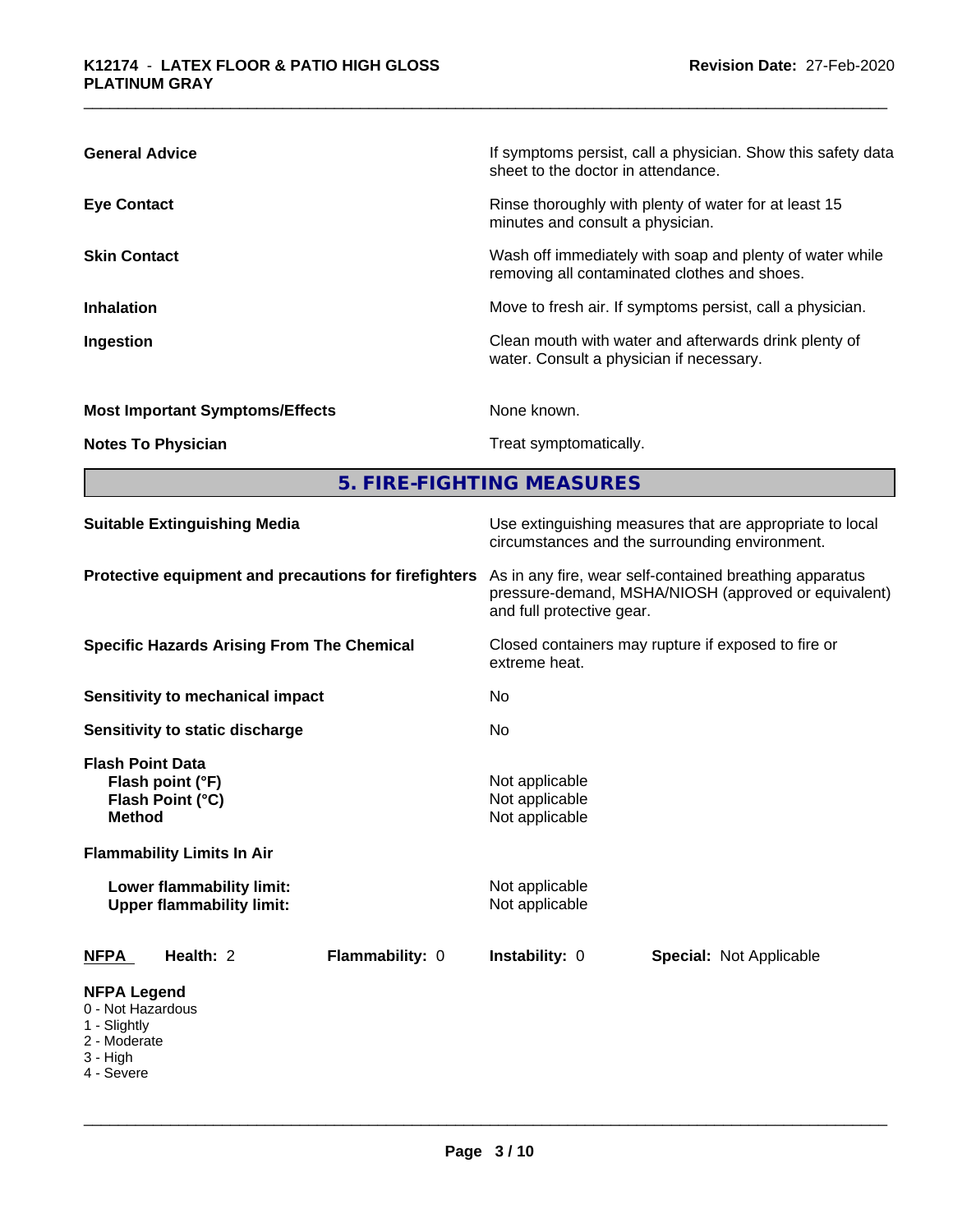*The ratings assigned are only suggested ratings, the contractor/employer has ultimate responsibilities for NFPA ratings where this system is used.*

*Additional information regarding the NFPA rating system is available from the National Fire Protection Agency (NFPA) at www.nfpa.org.*

# **6. ACCIDENTAL RELEASE MEASURES**

**Personal Precautions Precautions** Avoid contact with skin, eyes and clothing. Ensure adequate ventilation.

**Other Information Department Information Department Intervent further leakage or spillage if safe to do so.** 

**Environmental precautions** See Section 12 for additional Ecological Information.

**Methods for Cleaning Up Example 20 Soak** up with inert absorbent material. Sweep up and shovel into suitable containers for disposal.

# **7. HANDLING AND STORAGE**

**Handling Handling Avoid contact with skin, eyes and clothing. Avoid breathing and all of the sking of the anglishment of the sking and clothing. Avoid breathing** vapors, spray mists or sanding dust. In case of insufficient ventilation, wear suitable respiratory equipment.

**Storage** Storage **Keep container tightly closed.** Keep out of the reach of

**Incompatible Materials** Noinformation available

**8. EXPOSURE CONTROLS/PERSONAL PROTECTION**

children.

# **Exposure Limits**

| <b>Chemical name</b>                | <b>ACGIH TLV</b>         | Alberta            | <b>British</b><br>∟Columbia       | Ontario                   | Quebec                       |
|-------------------------------------|--------------------------|--------------------|-----------------------------------|---------------------------|------------------------------|
| $- \cdot \cdot$<br>Fitanium dioxide | TWA: $10 \text{ mg/m}^3$ | TWA<br>10 ma/m $3$ | <b>TWA</b><br>$10 \text{ ma/m}^3$ | <b>TWA</b><br>10 mg/m $3$ | <b>TWAEV</b><br>10 ma/m $^3$ |
|                                     |                          |                    | <b>TWA</b><br>$3 \text{ ma/m}^3$  |                           |                              |

## **Legend**

ACGIH - American Conference of Governmental Industrial Hygienists Alberta - Alberta Occupational Exposure Limits British Columbia - British Columbia Occupational Exposure Limits

Ontario - Ontario Occupational Exposure Limits

Quebec - Quebec Occupational Exposure Limits

N/E - Not established

**Personal Protective Equipment**

**Engineering Measures Ensure** Ensure adequate ventilation, especially in confined areas.

Safety glasses with side-shields. **Skin Protection Protection Protective gloves and impervious clothing. Respiratory Protection Number 1** (Use only with adequate ventilation. In operations where exposure limits are exceeded, use a NIOSH approved respirator that has been selected by a technically qualified person for the specific work conditions. When spraying the product or applying in confined areas, wear a NIOSH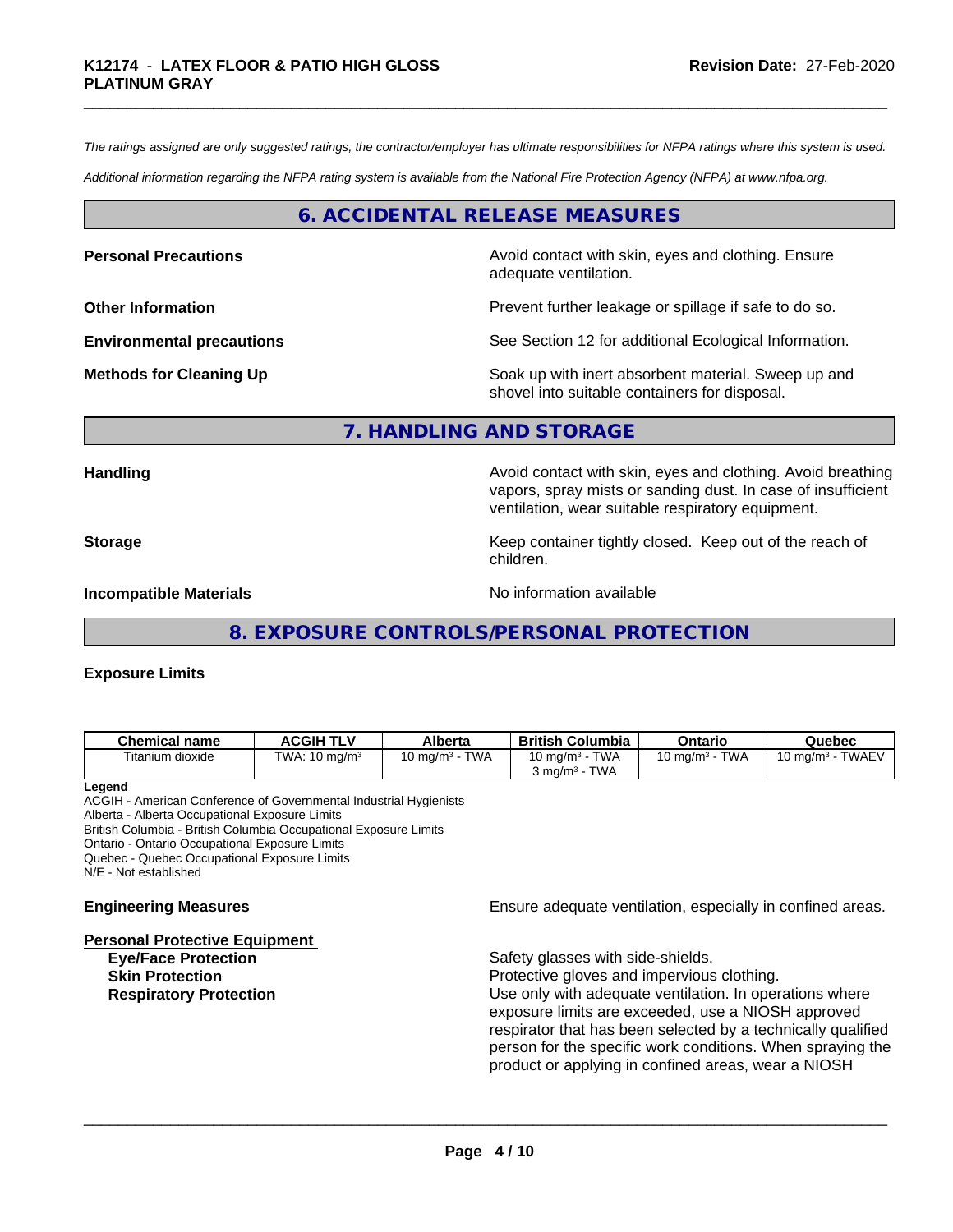approved respirator specified for paint spray or organic vapors.

**Hygiene Measures Avoid contact with skin, eyes and clothing. Remove and Avoid contact with skin, eyes and clothing. Remove and Avoid contact with skin, eyes and clothing. Remove and** wash contaminated clothing before re-use. Wash thoroughly after handling.

# **9. PHYSICAL AND CHEMICAL PROPERTIES**

**Appearance** liquid **Odor** little or no odor **Odor Threshold No information available No information available Density (lbs/gal)** 10.1-10.5 **Specific Gravity** 1.21 - 1.26 **pH** No information available **Viscosity (cps)** No information available **Solubility(ies)** No information available **Water solubility Water solubility Water solubility Water solubility Water solubility Water solution Evaporation Rate No information available No information available Vapor pressure** No information available **No information** available **Vapor density No information available No information available Wt. % Solids** 45 - 55 **Vol. % Solids** 35 - 45 **Wt. % Volatiles** 45 - 55 **Vol. % Volatiles** 55 - 65 **VOC Regulatory Limit (g/L)** < 50 **Boiling Point (°F)** 212 **Boiling Point (°C)** 100 **Freezing point (°F)** 32 **Freezing Point (°C)** 0 **Flash point (°F)**  $\qquad \qquad$  Not applicable **Flash Point (°C)** Not applicable **Method** Not applicable **Flammability (solid, gas)** Not applicable **Upper flammability limit:** Not applicable **Lower flammability limit:** Not applicable **Autoignition Temperature (°F)** No information available **Autoignition Temperature (°C)** No information available **Decomposition Temperature (°F)** No information available **Decomposition Temperature (°C)** No information available<br> **Partition coefficient Partition available** 

# **No information available**

# **10. STABILITY AND REACTIVITY**

| <b>Reactivity</b>             | Not Applicable                           |
|-------------------------------|------------------------------------------|
| <b>Chemical Stability</b>     | Stable under normal conditions.          |
| <b>Conditions to avoid</b>    | Prevent from freezing.                   |
| <b>Incompatible Materials</b> | No materials to be especially mentioned. |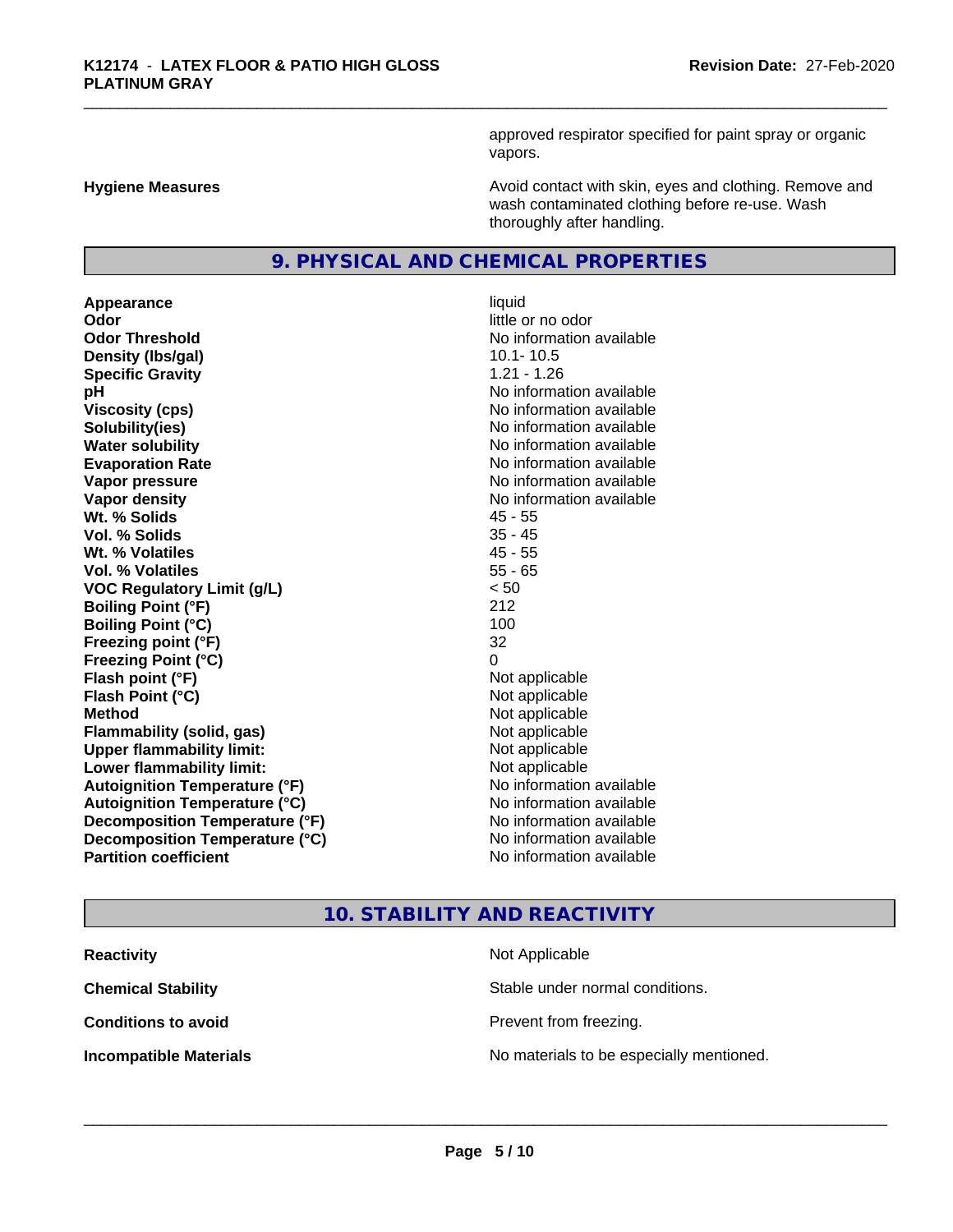# **Hazardous Decomposition Products** None under normal use.

**Possibility of hazardous reactions** None under normal conditions of use.

# **11. TOXICOLOGICAL INFORMATION**

# **Product Information Information on likely routes of exposure**

**Principal Routes of Exposure Exposure** Eye contact, skin contact and inhalation.

**Acute Toxicity<br>Product Information** 

**No information available** 

# **Symptoms related to the physical, chemical and toxicological characteristics**

**Symptoms** No information available

# **Delayed and immediate effects as well as chronic effects from short and long-term exposure**

| Eye contact                     | May cause slight irritation                              |
|---------------------------------|----------------------------------------------------------|
| <b>Skin contact</b>             | Substance may cause slight skin irritation. Prolonged or |
|                                 | repeated contact may dry skin and cause irritation.      |
| <b>Inhalation</b>               | May cause irritation of respiratory tract.               |
| Ingestion                       | Ingestion may cause gastrointestinal irritation, nausea, |
|                                 | vomiting and diarrhea.                                   |
| <b>Sensitization</b>            | No information available.                                |
| <b>Neurological Effects</b>     | No information available.                                |
| <b>Mutagenic Effects</b>        | Suspected of causing genetic defects.                    |
| <b>Reproductive Effects</b>     | May damage fertility or the unborn child.                |
| <b>Developmental Effects</b>    | No information available.                                |
| Target organ effects            | No information available.                                |
| <b>STOT - single exposure</b>   | No information available.                                |
| <b>STOT - repeated exposure</b> | No information available.                                |
| Other adverse effects           | No information available.                                |
| <b>Aspiration Hazard</b>        | No information available.                                |
|                                 |                                                          |

# **Numerical measures of toxicity**

# **The following values are calculated based on chapter 3.1 of the GHS document**

**ATEmix (oral)** 27981 mg/kg

 $\overline{\phantom{a}}$  ,  $\overline{\phantom{a}}$  ,  $\overline{\phantom{a}}$  ,  $\overline{\phantom{a}}$  ,  $\overline{\phantom{a}}$  ,  $\overline{\phantom{a}}$  ,  $\overline{\phantom{a}}$  ,  $\overline{\phantom{a}}$  ,  $\overline{\phantom{a}}$  ,  $\overline{\phantom{a}}$  ,  $\overline{\phantom{a}}$  ,  $\overline{\phantom{a}}$  ,  $\overline{\phantom{a}}$  ,  $\overline{\phantom{a}}$  ,  $\overline{\phantom{a}}$  ,  $\overline{\phantom{a}}$ 

# **Component Information**

| Chemical name                       | Oral LD50             | Dermal LD50                                     | Inhalation LC50        |
|-------------------------------------|-----------------------|-------------------------------------------------|------------------------|
| Titanium dioxide                    | $> 10000$ mg/kg (Rat) |                                                 |                        |
| 13463-67-7                          |                       |                                                 |                        |
| Sodium C14-C16 olefin sulfonate     | $= 2220$ mg/kg (Rat)  | > 740 mg/kg (Rabbit)                            |                        |
| 68439-57-6                          |                       |                                                 |                        |
| Sodium nitrite                      | $= 85$ mg/kg (Rat)    |                                                 | $= 5.5$ mg/L (Rat) 4 h |
| 7632-00-0                           |                       |                                                 |                        |
| Carbamic acid,                      | $>$ 5050 mg/kg (Rat)  | > 10000 mg/kg ( Rabbit ) = 2 g/kg (             |                        |
| 1H-benzimidazol-2-yl-, methyl ester | $= 6400$ mg/kg (Rat)  | $\text{Rat}$ ) = 8500 mg/kg ( $\text{Rabbit}$ ) |                        |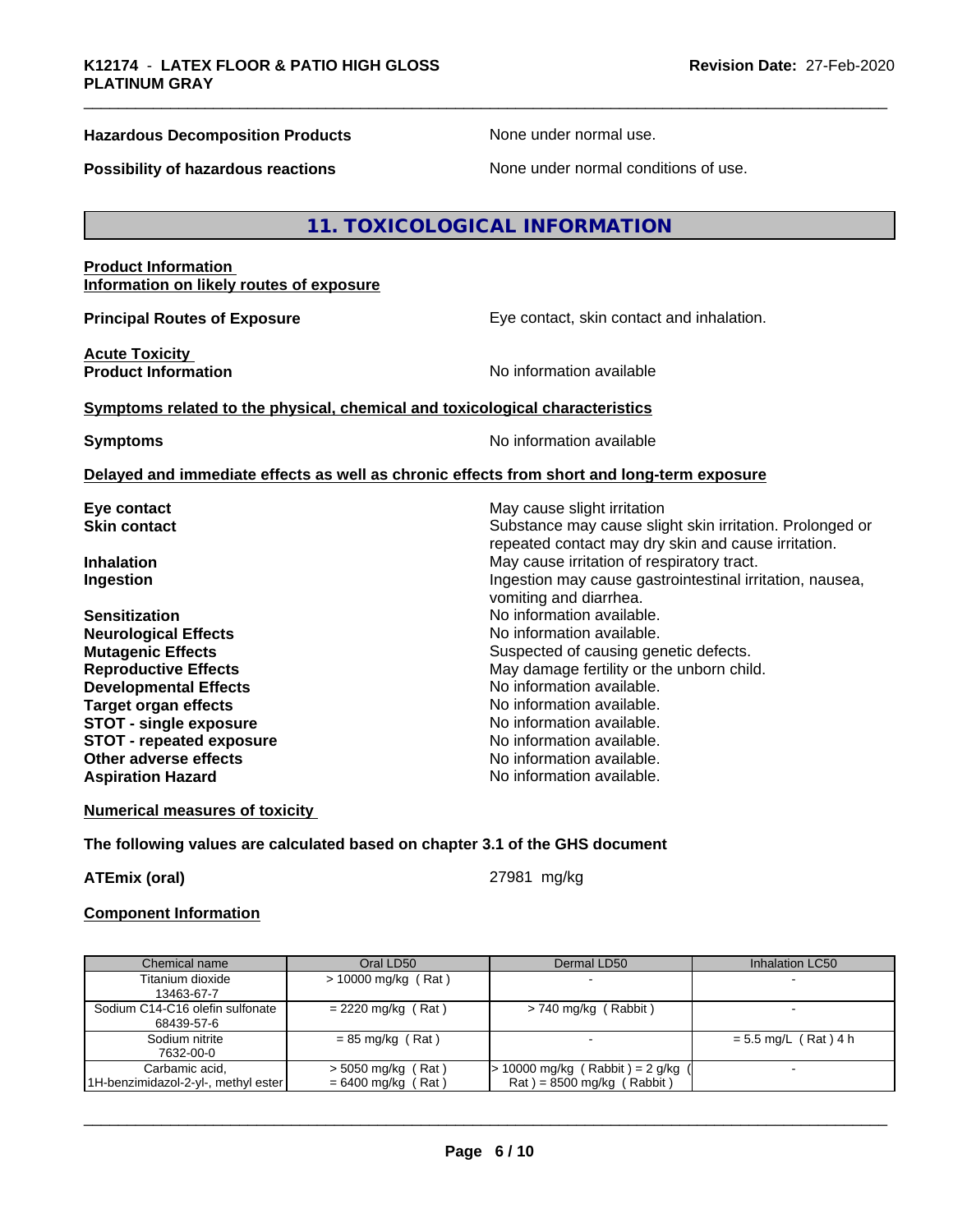# \_\_\_\_\_\_\_\_\_\_\_\_\_\_\_\_\_\_\_\_\_\_\_\_\_\_\_\_\_\_\_\_\_\_\_\_\_\_\_\_\_\_\_\_\_\_\_\_\_\_\_\_\_\_\_\_\_\_\_\_\_\_\_\_\_\_\_\_\_\_\_\_\_\_\_\_\_\_\_\_\_\_\_\_\_\_\_\_\_\_\_\_\_ **K12174** - **LATEX FLOOR & PATIO HIGH GLOSS PLATINUM GRAY**

| $10605$ -21 $^{-1}$<br>-- |  |  |
|---------------------------|--|--|

# **Chronic Toxicity**

# **Carcinogenicity**

*The information below indicateswhether each agency has listed any ingredient as a carcinogen:.*

| <b>Chemical name</b> | <b>IARC</b>                    | <b>NTP</b> |
|----------------------|--------------------------------|------------|
|                      | 2B - Possible Human Carcinogen |            |
| l Titanium dioxide   |                                |            |
|                      | 2A - Probable Human Carcinogen |            |
| l Sodium nitrite     |                                |            |

• Although IARC has classified titanium dioxide as possibly carcinogenic to humans (2B), their summary concludes: "No significant exposure to titanium dioxide is thought to occur during the use of products in which titanium dioxide is bound to other materials, such as paint."

# **Legend**

IARC - International Agency for Research on Cancer NTP - National Toxicity Program OSHA - Occupational Safety & Health Administration

**12. ECOLOGICAL INFORMATION**

# **Ecotoxicity Effects**

The environmental impact of this product has not been fully investigated.

# **Product Information**

# **Acute Toxicity to Fish**

No information available

# **Acute Toxicity to Aquatic Invertebrates**

No information available

# **Acute Toxicity to Aquatic Plants**

No information available

# **Persistence / Degradability**

No information available.

# **Bioaccumulation**

There is no data for this product.

# **Mobility in Environmental Media**

No information available.

# **Ozone**

No information available

# **Component Information**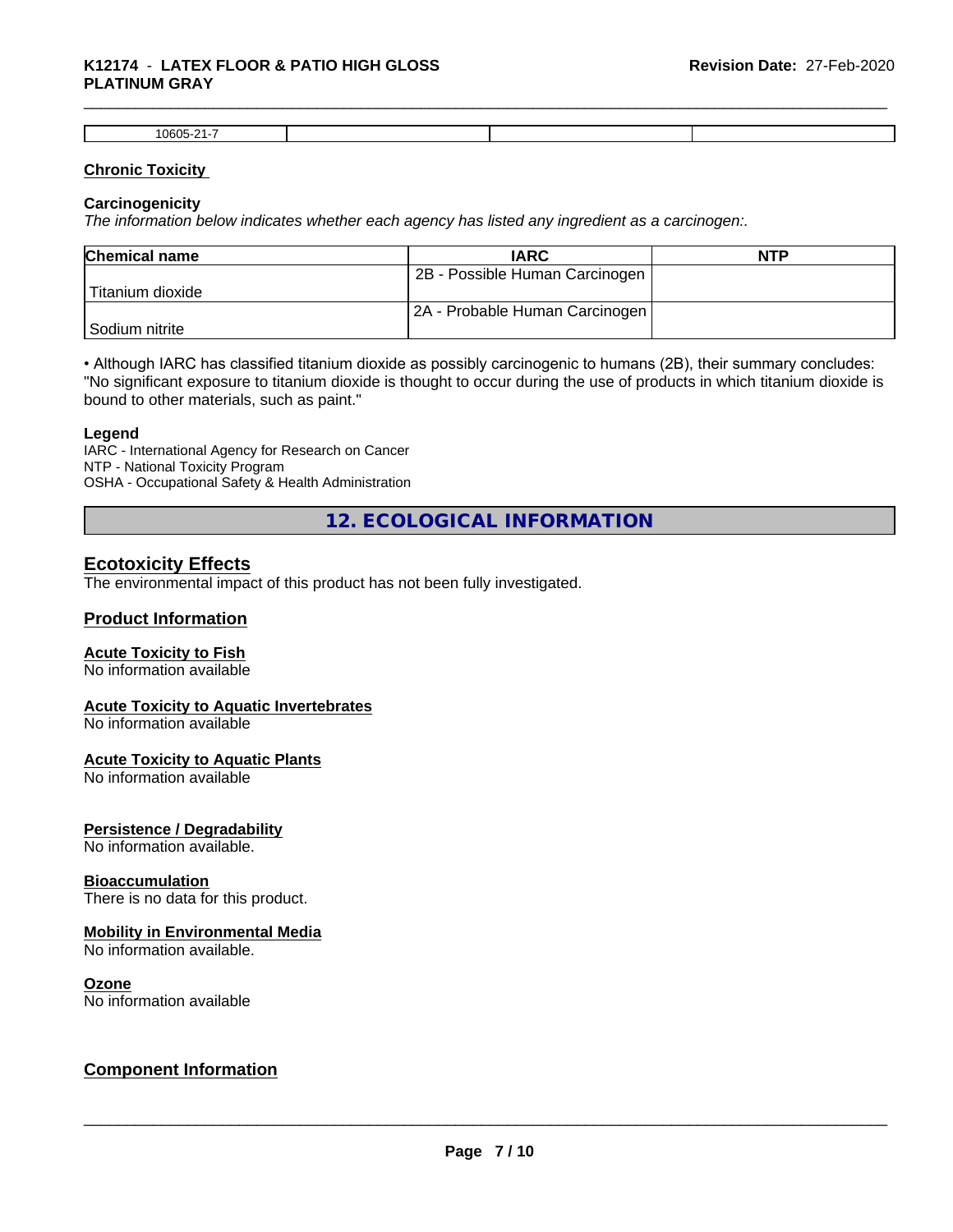# **Acute Toxicity to Fish**

Titanium dioxide  $LC50:$  > 1000 mg/L (Fathead Minnow - 96 hr.) Carbamic acid, 1H-benzimidazol-2-yl-, methyl ester LC50: 1.5 mg/L (Rainbow Trout - 96 hr.)

# **Acute Toxicity to Aquatic Invertebrates**

Carbamic acid, 1H-benzimidazol-2-yl-, methyl ester LC50: 0.22 mg/L (water flea - 48 hr.)

# **Acute Toxicity to Aquatic Plants**

No information available

**13. DISPOSAL CONSIDERATIONS**

**Waste Disposal Method** Mathol Dispose of in accordance with federal, state, provincial, and local regulations. Local requirements may vary, consult your sanitation department or state-designated environmental protection agency for more disposal options.

# **14. TRANSPORT INFORMATION**

**ICAO / IATA** 

**TDG** Not regulated

| Not regulated |  |
|---------------|--|
|---------------|--|

**IMDG / IMO** Not regulated

# **15. REGULATORY INFORMATION**

# **International Inventories**

| <b>TSCA: United States</b> | Yes - All components are listed or exempt. |
|----------------------------|--------------------------------------------|
| DSL: Canada                | No - Not all of the components are listed. |

# **National Pollutant Release Inventory (NPRI)**

# **NPRI Parts 1- 4**

This product contains the following Parts 1-4 NPRI chemicals: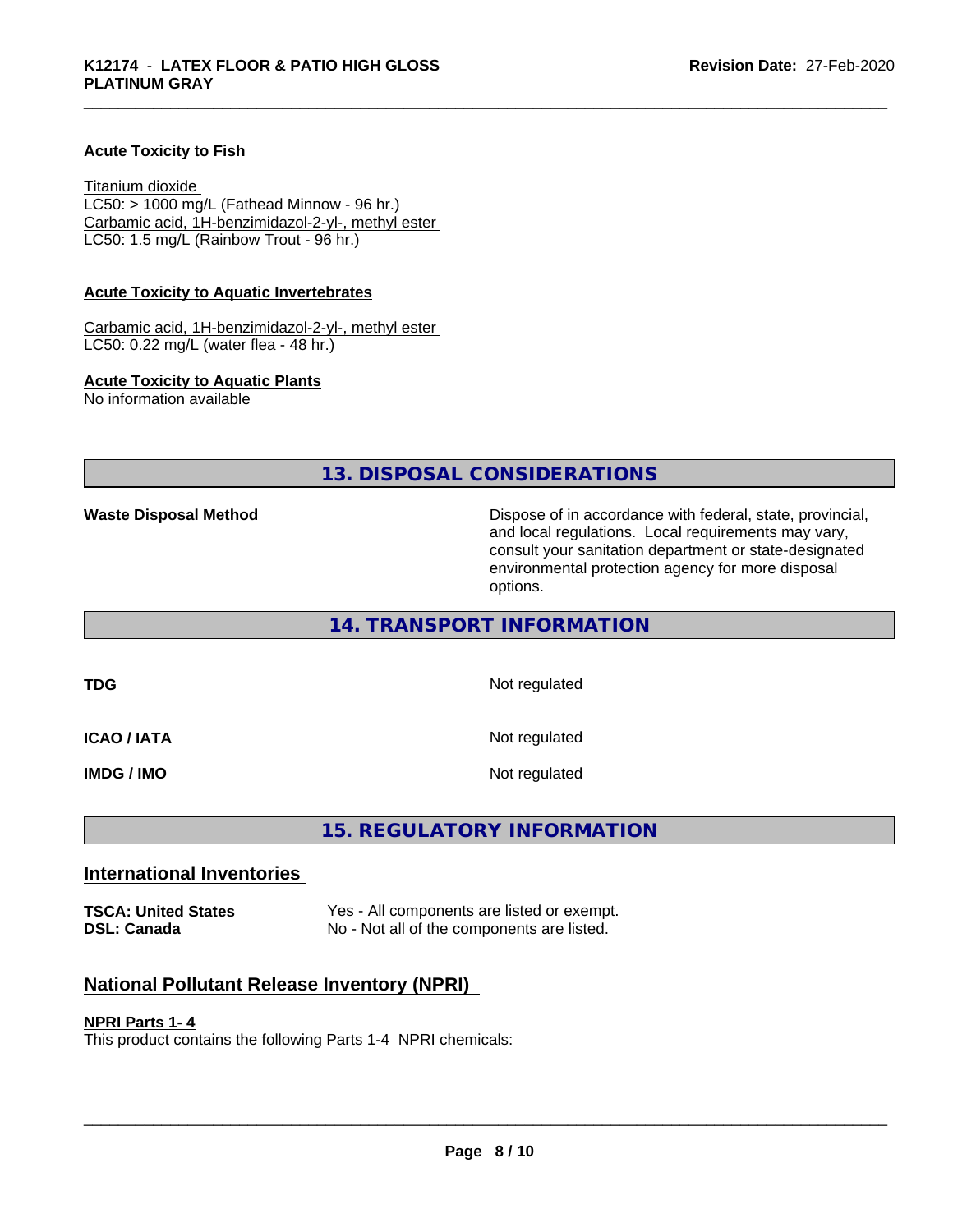| <b>Chemical name</b> | <b>CAS No.</b> | Weight-%       | <b>NPRI Parts 1-4</b> |
|----------------------|----------------|----------------|-----------------------|
| Sodium nitrite       | 7632-00-0      | $-0.25%$<br>υ. | _isted                |

# **NPRI Part 5**

This product contains the following NPRI Part 5 Chemicals:

*None*

# **WHMIS Regulatory Status**

This product has been classified in accordance with the hazard criteria of the Hazardous Products Regulations (HPR) and the SDS contains all the information required by the HPR.

# **16. OTHER INFORMATION HMIS** - **Health:** 2\* **Flammability:** 0 **Reactivity:** 0 **PPE:** -

# **HMIS Legend**

- 0 Minimal Hazard
- 1 Slight Hazard
- 2 Moderate Hazard
- 3 Serious Hazard
- 4 Severe Hazard
- \* Chronic Hazard
- X Consult your supervisor or S.O.P. for "Special" handling instructions.

*Note: The PPE rating has intentionally been left blank. Choose appropriate PPE that will protect employees from the hazards the material will present under the actual normal conditions of use.*

*Caution: HMISÒ ratings are based on a 0-4 rating scale, with 0 representing minimal hazards or risks, and 4 representing significant hazards or risks. Although HMISÒ ratings are not required on MSDSs under 29 CFR 1910.1200, the preparer, has chosen to provide them. HMISÒ ratings are to be used only in conjunction with a fully implemented HMISÒ program by workers who have received appropriate HMISÒ training. HMISÒ is a registered trade and service mark of the NPCA. HMISÒ materials may be purchased exclusively from J. J. Keller (800) 327-6868.*

 **WARNING!** If you scrape, sand, or remove old paint, you may release lead dust. LEAD IS TOXIC. EXPOSURE TO LEAD DUST CAN CAUSE SERIOUS ILLNESS, SUCH AS BRAIN DAMAGE, ESPECIALLY IN CHILDREN. PREGNANT WOMEN SHOULD ALSO AVOID EXPOSURE.Wear a NIOSH approved respirator to control lead exposure. Clean up carefully with a HEPA vacuum and a wet mop. Before you start, find out how to protect yourself and your family by logging onto Health Canada at

http://www.hc-sc.gc.ca/ewh-semt/contaminants/lead-plomb/asked\_questions-questions\_posees-eng.php.

| <b>Prepared By</b>                                  | <b>Product Stewardship Department</b><br>Benjamin Moore & Co.<br>101 Paragon Drive<br>Montvale, NJ 07645<br>800-225-5554 |  |
|-----------------------------------------------------|--------------------------------------------------------------------------------------------------------------------------|--|
| <b>Revision Date:</b><br><b>Reason for revision</b> | 27-Feb-2020<br>Not available                                                                                             |  |

# **Disclaimer**

The information contained herein is presented in good faith and believed to be accurate as of the effective date shown